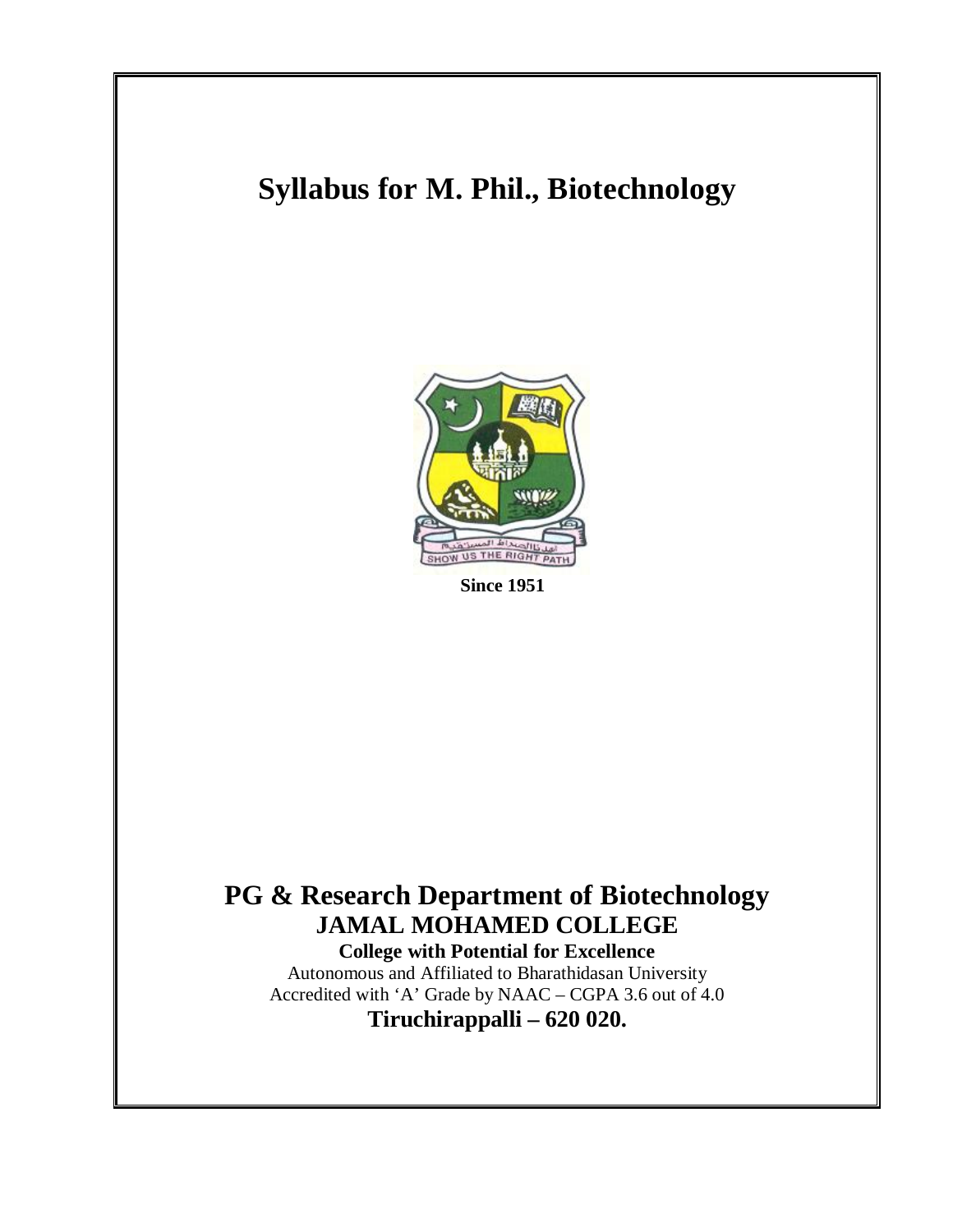### **PG & RESEARCH DEPARTMENT OF BIOTECHNOLOGY JAMAL MOHAMED COLLEGE (AUTONOMOUS)**

#### **TIRUCHIRAPPALLI-620020**

#### **M.PHIL COURSE PATTERN FROM 2012-2013**

| <b>SEM</b>   | <b>SUBJECT</b><br><b>CODE</b> | <b>COURSE</b>   | <b>SUBJECT TITLE</b>                                         | HRS/<br><b>WEEK</b> | <b>CREDIT</b>    | <b>INTERNAL</b> | <b>EXTERNAL</b> | <b>MARKS</b> |
|--------------|-------------------------------|-----------------|--------------------------------------------------------------|---------------------|------------------|-----------------|-----------------|--------------|
|              | 12MPBT01                      | <b>CORE-I</b>   | Research<br>Methodology                                      | $\boldsymbol{4}$    | $\boldsymbol{4}$ | 40              | 60              | 100          |
| I            | 12MPBT02                      | <b>CORE-II</b>  | <b>Molecular</b><br><b>Biotechnology</b>                     | 4                   | 4                | 40              | 60              | 100          |
|              | 12MPBT03                      | <b>CORE-III</b> | Paper on Topic<br>of Research<br>(Guide Paper)               | 4                   | 4                | 40              | 60              | 100          |
|              | 12MPBT04                      | <b>CORE-IV</b>  | Communication<br>skills and<br><b>Teaching</b><br>technology | 4                   | $\boldsymbol{4}$ | 40              | 60              | 100          |
|              |                               |                 | <b>TOTAL</b>                                                 | 16                  | 16               | 160             | 240             | 400          |
| $\mathbf{I}$ | 12MPBT05                      |                 | <b>Project Work</b>                                          |                     | 8                | <b>150</b>      | 50              | 200          |
| <b>TOTAL</b> |                               |                 |                                                              |                     | 24               |                 |                 | 600          |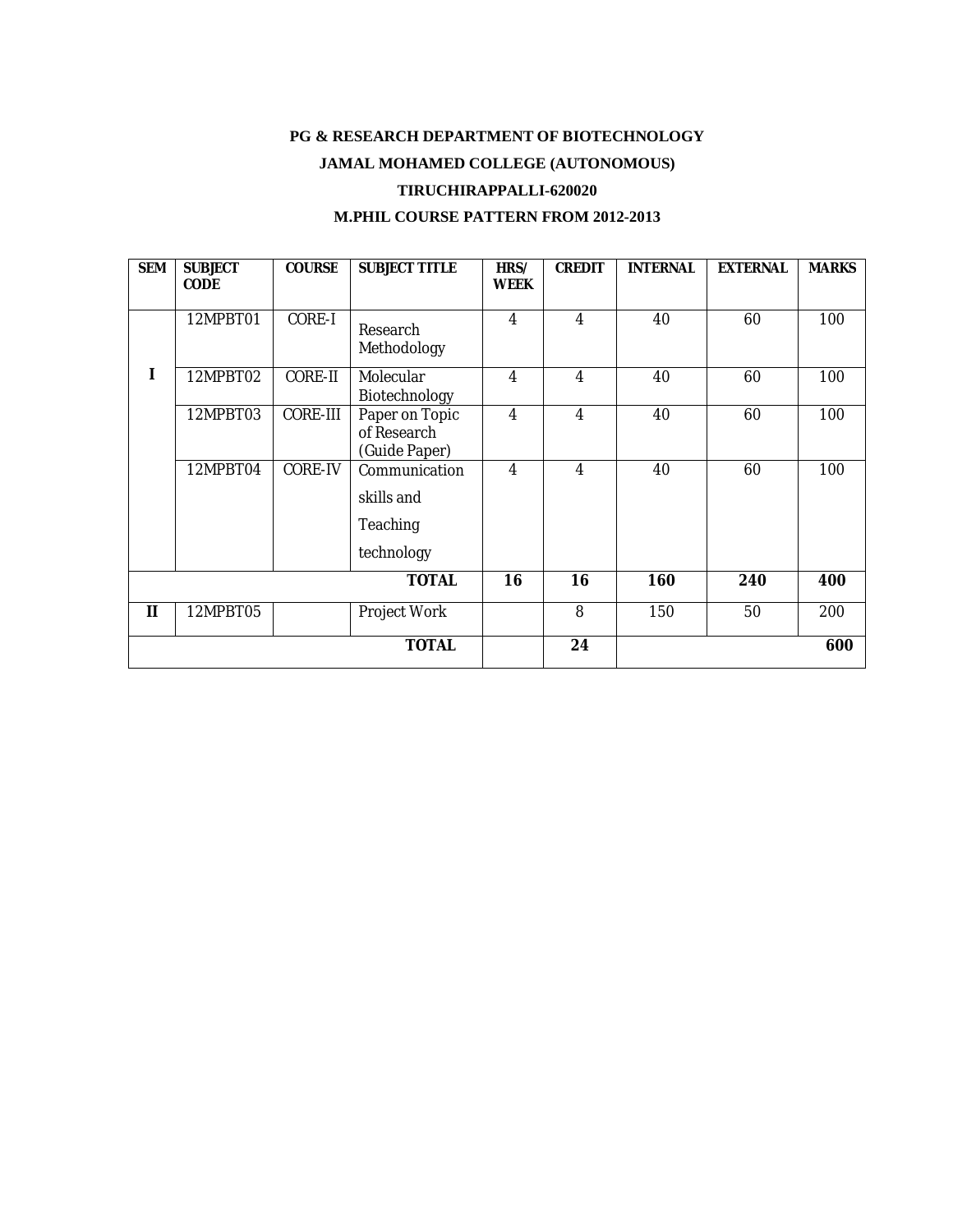## **Research Methodology**

#### **Hours: 4 Credits: 4**

#### **Unit-I**

Selection of a research problem- experimental approach and research design, library and research documentation- literature review- sources of information- technical papers- peer reviewed journals-e-journals- citation index- impact factor- H-index - reference collection from internet- index card and arrangement of reference collected, Thesis writing- components of a thesis, preparation of research documents (abstracts, papers etc). Thrust areas and research priorities in biotechnology at National and International levels. Planning of research: Research proposals, time scheduling of research, available sources and generation of funds and facilities.

#### **Unit- II**

Principles and applications of confocal microscope. Separation Techniques - Principles and application of thin layer chromatography, gel exclusion chromatography, ion exchange chromatography, affinity chromatography, Gas chromatography, high performance liquid chromatography and reverse phase chromatography. Principles and applications of UV-Vis- FTIR-NMR- Mass spectroscopy,  $X - Ray$  Diffraction (XRD).

#### **Unit –III**

Principles and applications of SDS- PAGE, 2D- gel electrophoresis, MALD1-TOF, gel documentation, Immunoelectrophoresis, Immunodiffusion, Immunoprecipitation – agglutination techniques. Southern, Northern and Western blotting techniques, Molecular techniques - PCR, RFLP, RAPD, AFLP, DNA finger printing and DNA sequencing.

### $\mathbf{Unit} - \mathbf{IV}$

Introduction to IPR, Types of IP - Patents, Trademarks, Copyright and Related Rights, Industrial Design, Traditional Knowledge and Geographical Indications. Importance of IPR – patentable and non patentables, patenting life, legal protection of Biotechnological inventions. Objectives of the patent system - Basic, principles and general requirements of patent law. Biotechnological inventions and patent law - Legal development - Patentable subjects and protection in Biotechnology. Introduction to ethics and bioethics. Ethical limits of Animal use.

### **Unit –V**

Principles and practice of statistical methods in biotechnological research; collection and tabulation of data; graphical and diagrammatic representation of data; basic statistics; Simple Correlation and regression analyses; significance tests: Chi- square test, student's t-test, ANOVA, Duncan's Multiple Range Test. Bioinformatics: BLAST N and P, Gene discovery using EST. Genbank Database- NCBI, EMBL and DDBJ. Protein sequence Database- Swiss Prot and PDB.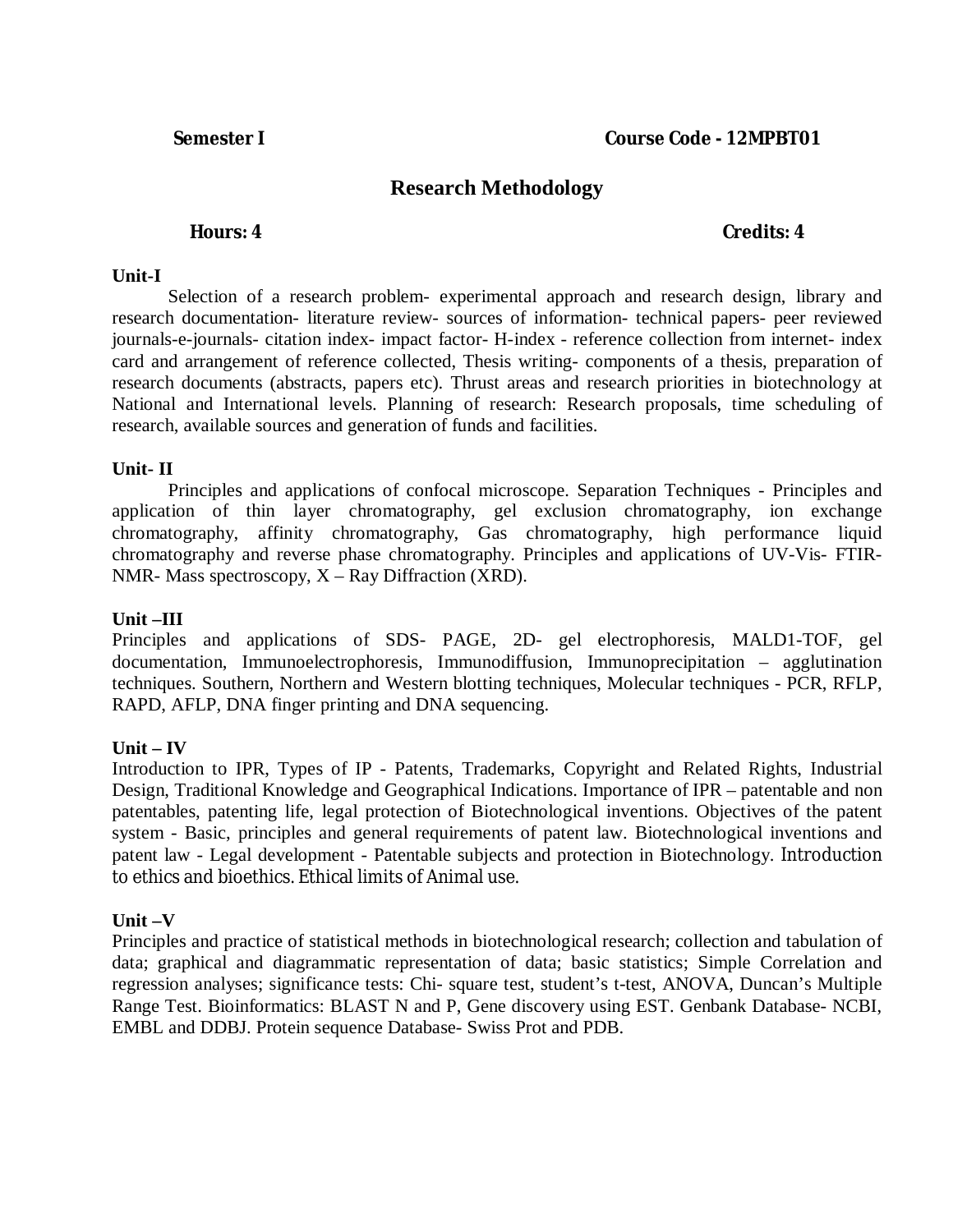#### **REFERENCES:**

- 1. Anderson, J; Durston, D and Poole, M. (1991). Thesis and Assignment writing. New Age International Pvt. Ltd, New Delhi.
- 2. Conference of Biological Editors., (2000). Style manual for Biological Journals, American Institute of Biological Science, Washington, D.C.
- 3. Research Methodology for Biological Sciences, (2007). N. Gurumani, MJP publisher.
- 4. Instrumental methods of chemical analysis (2007). Gurdeep R Chatwal, Sham K Anand, 2nd Edition; Himalaya Publishing House.
- 5. Principles and techniques of practical Biochemistry (1999). (5<sup>th</sup> Edition), Wilson.K; Walker.J, Cambridge University Press.
- 6. Bioinformatics: Sequence and Genome Analysis, (July 1, 2004). David W. Mount,  $2<sup>nd</sup>$  Edition, CSHL press.
- 7. Physical Biochemistry: Applications to Biochemistry and Molecular Biology (August 15, 1982). 2<sup>nd</sup> Edition David Freifelder, W.H.Freeman and Co Ltd.
- 8. Biostatistical Analysis (October 18, 1998). (4<sup>th</sup> edition) Jerrold H. Zar, Prentice Hall publishers.
- 9. Fundamentals of Biostatistics, (2006). Veer Bala Rastogi, Ane Books India, New Delhi.
- 10. Bioinstrumentation, (2006). Veerakumar, L., MJP Publishers, Chennai.
- 11. Prem S. Mann, (2004). Introductory Statistics. Fifth Edition. John Wiley and Sons (ASIA) Pvt. Ltd.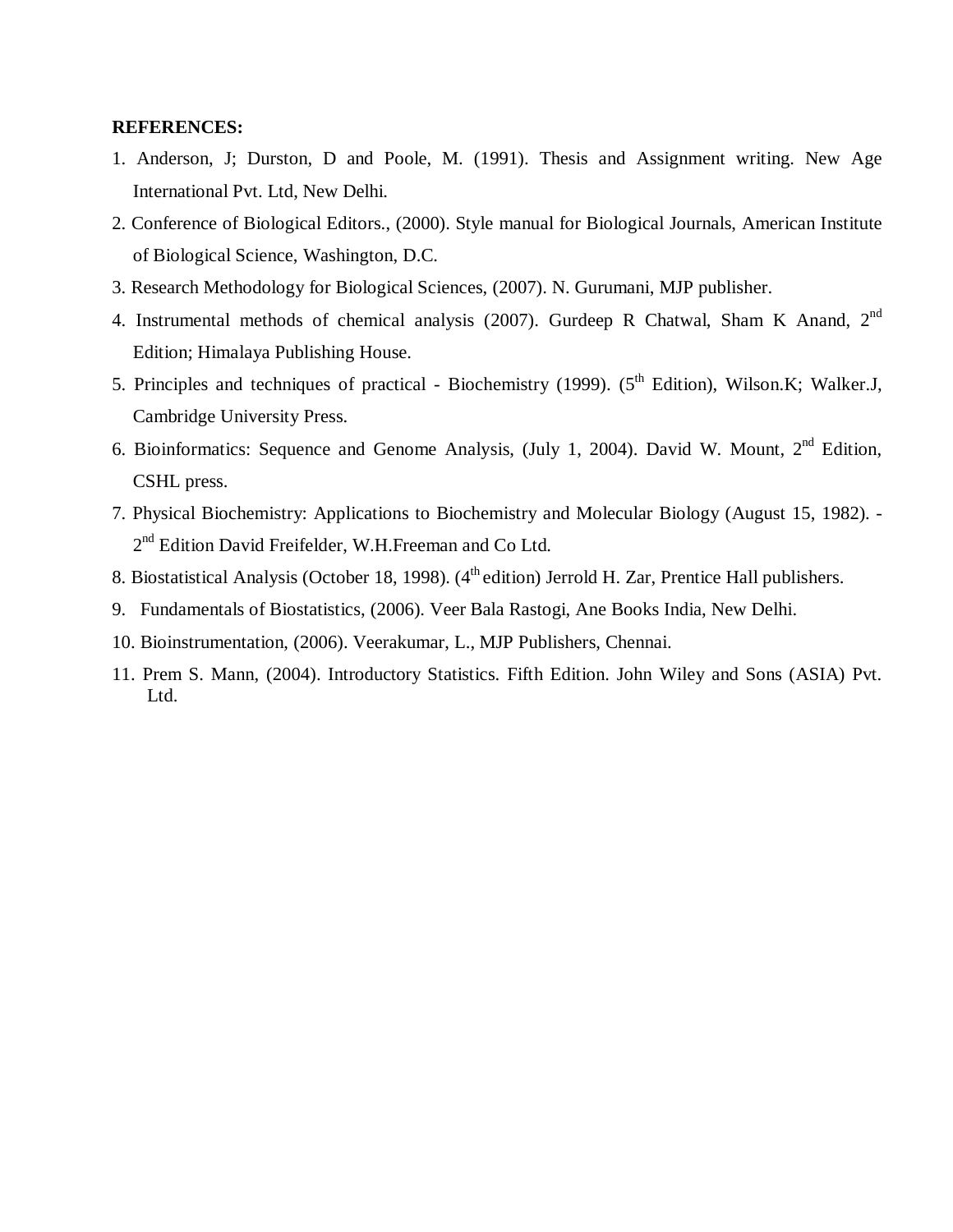#### **Molecular Biotechnology**

#### **Hours: 4 Credits: 4**

#### $Unit - I$

#### **Fundamentals of Biotechnology:**

Molecular Biotechnology Revolution, Emergence and Commercialization of Molecular Biotechnology, Concerns and Consequences, Prokaryotic and Eukaryotic Organisms, *E.coli, Saccharomyces cerevisiae*, Secretion pathways in prokaryotic and Eukaryotic organisms, Eukaryotic cells in culture.

### **Unit II**

#### **Human Genetics:**

Modes of human inheritance, Genetic linkage and gene mapping, Comprehensive human linkage maps, Radiation Hybrid mapping, Human genome sequence, Determining gene function- Functional gene cloning, Positional candidate gene cloning, cDNA Microarray, Two hybrid system.

#### **Unit –III**

#### **Protein Engineering**:

Adding Disulfide Bonds – T4 Lysozyme, Xylanase, Human Pancreatic ribonuclease. Changing Asparagine to other amino acids, Reducing the number of free sulfhydryl residues, Modifying metal cofactor requirements, Decreasing protease sensitivity, Modifying protein specificity, Antibodies, Altering multiple properties - Subtilisin, peroxidase.

#### **Unit IV**

#### **Regulating the use of Biotechnology:**

Regulating the use of Biotechnology, Regulating Recombinant DNA Technology – Regulating Food and Food ingredients – Chymosin, Tryptophan, Bovine Somatotropin; Deliberate Releases of GMOs. Development of a policy for somatic cell gene therapy, Accumulation of Defective genes in future generations, Human germ line gene therapy.

### **Unit – V**

### **Stem cells and Nanobiotechnology:**

Stem Cells – types- Gene therapy. Cloning of animals. Stem cell therapy – reproductive cloning. Nanobiotechnology – self assembly, Molecular motors. Biologically inspired nanotechnology – single molecule assays, atomic force microscopy, optical Tweezers, The good side of the viruses: Natures Nanotechnology. Design issues of nanobiological divises – imaging using nanotherapeutic contrast agents, magnetic resonance imaging (MRI), Nanoparticle contrast agents, nanobiotechnological contrast agent design. Nanomedicine emerging area in nanobiotechnology.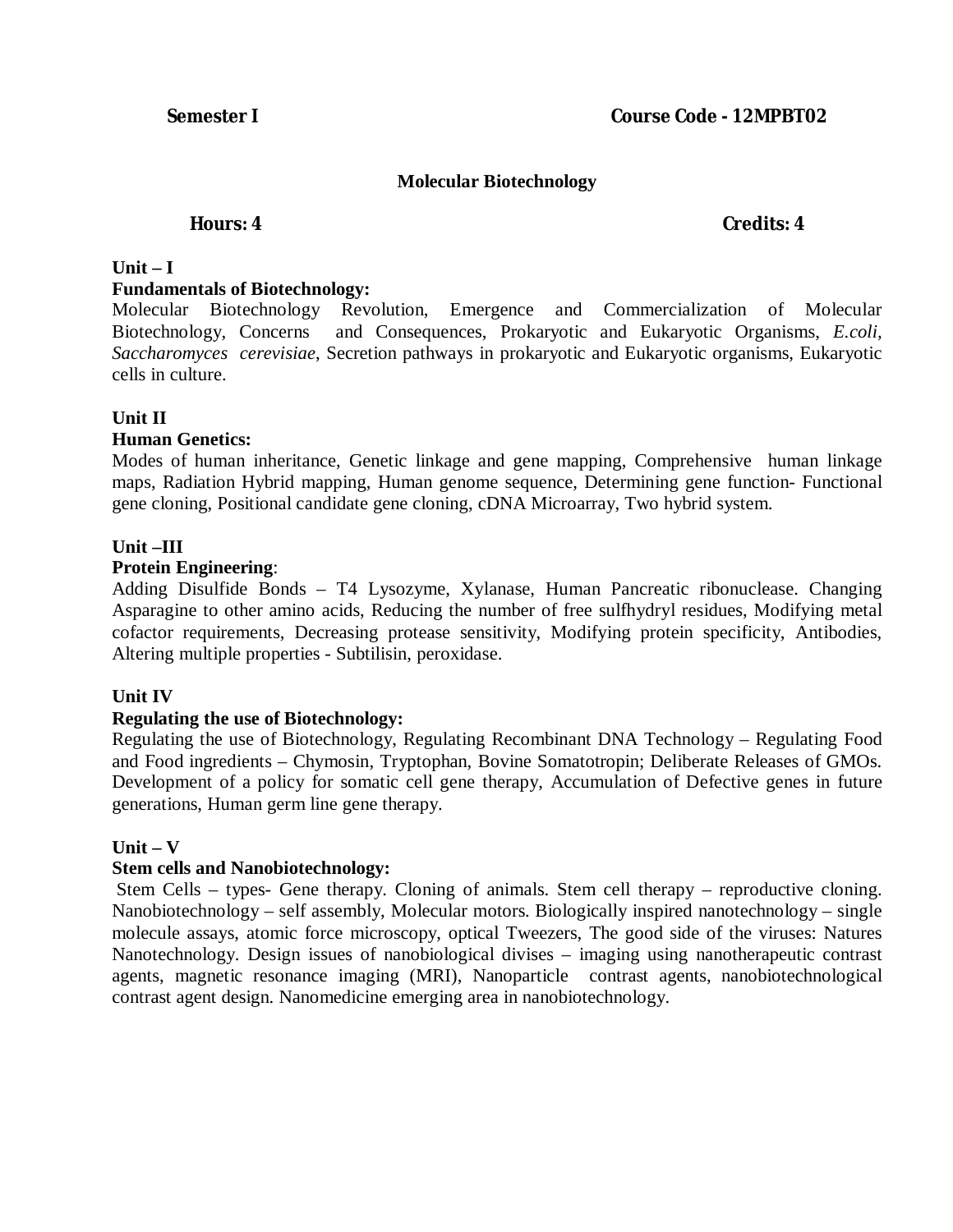#### **References :**

- 1. James D. Watson, Michael Gilman, Jan A. Witrowski, Mark Zoller (1992). An Overview of recombinant DNA technology and surveys advances in recombinant molecular genetics , Experimental methods and their results.
- 2. Bernard R. Glick, Jack , Pasternak (2010). Molecular Biotechnology.
- 3. James D. Watson. (1976). Molecular Biology of the gene.
- 4. William J. Thieman, Michael Angelo Palladio (2004).Introduction to Biotechnology.
- 5. William S. Klug, Michael R. Cummings (1986). Concepts of genetics.
- 6. John Wiley and Sons (2006). An introduction to Molecular Biotechnology.
- 7. John Wiley and Sons (2007). Fundamental Molecular Biology.
- 8. Toby Freedman (2008). Career Opportunities in Biotechnology and drug Development.
- 9. Cynthia Gibas and Per Jumbuck (2004). Development Bioinformatics Computer Skills. O' Reily and Associates.
- 10. Jin Xions (1998). Essential Bioinformatics. Cambridge University Press.
- 11. Ashok K. Chauhan and Ajit Varma, (2009). I.K. International Publishing House Pvt. Ltd. New Delhi and Bangalore.
- 12. Culture of Animal cells, 3rd Edition, R. Ian Freshney. A John Wiley & Sons, Inc., publications.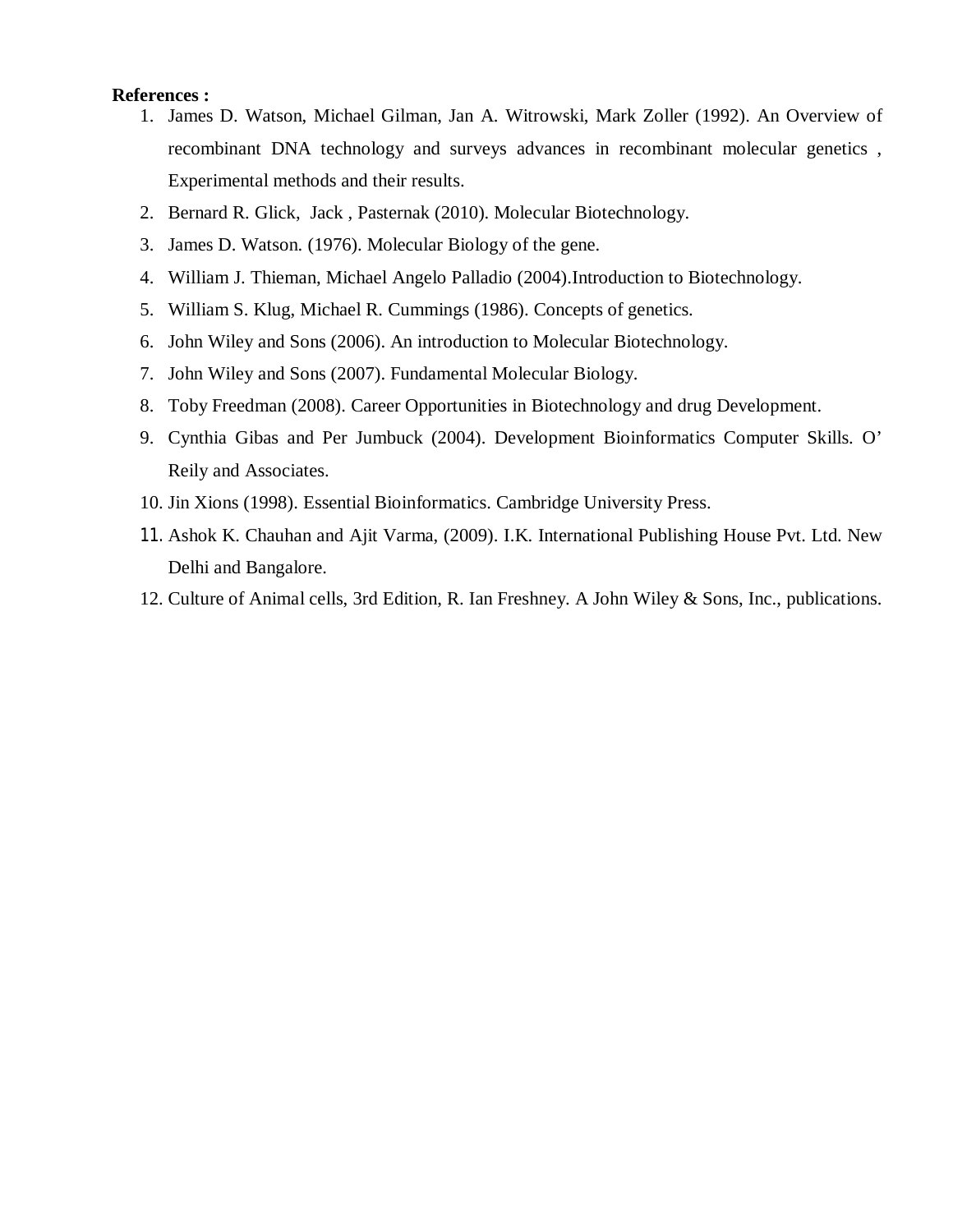## **Communication skills and Teaching technology**

#### **Hours: 4** Credits: 4

#### Unit  $-I$

**Computer application skills:** Internet –meaning – importance-types of networking-LAN, WAN, MAN-internet- website and webpage's, internet connectively – Browsing the internet-Browsing software-URL addresses, search engines, exploring websites and downloading materials from websites, power point-creating a presentation – slide preparation-popular websites for data collection in Biotechnology, MS Excel- Statistical packages – SPSS.

#### $Unit - II$

**Communication and Interaction:** The theory of communication-communication cycle-Types of communication, communication and language, communication in the class room, Lecture and Lecture demonstration as communication. Interaction methods –Interaction analysis, observation schedule and record. Bale's interaction process categories – Flander's system of interaction analysis – verbal interaction category system. Reciprocal category system – Equivalent talk categories.

#### $Unit - III$

**Education skill:** Psychology – Definition-Nature- Meaning of educational Psychology – Definition – Nature – Scope. Teaching and learning – meaning – characteristics – effective teaching – concept of learning – comparison between teaching and learning. Mental health –Frustration – concept of adjustment – Defence mechanism – Mental hygiene.

#### Unit  $-$  IV

**Uses of teaching strategies:** Group methods of instruction – lecture – demonstration – seminars – workshops – case analysis – panel discussion – team teaching - individual approaches – Teleconferencing – Video conferencing – Description – Advantages – Micro teaching – Characteristics of Micro teaching – Teaching skills – Programmed Instruction – ICT enabled teaching – Language Laboratory.

#### $Unit - V$

**Educational Technology:** Educational technology – definition – objectives – teaching technology – characteristics of teaching technology – behavioural technology – pedagogy of teaching – General advantage of using teaching aids – Broad classification of teaching aids – Hardware and software in teaching aids. Instructional media – media attribution – multimedia and instructional development – Multimedia centre – uses and abuses of multimedia.